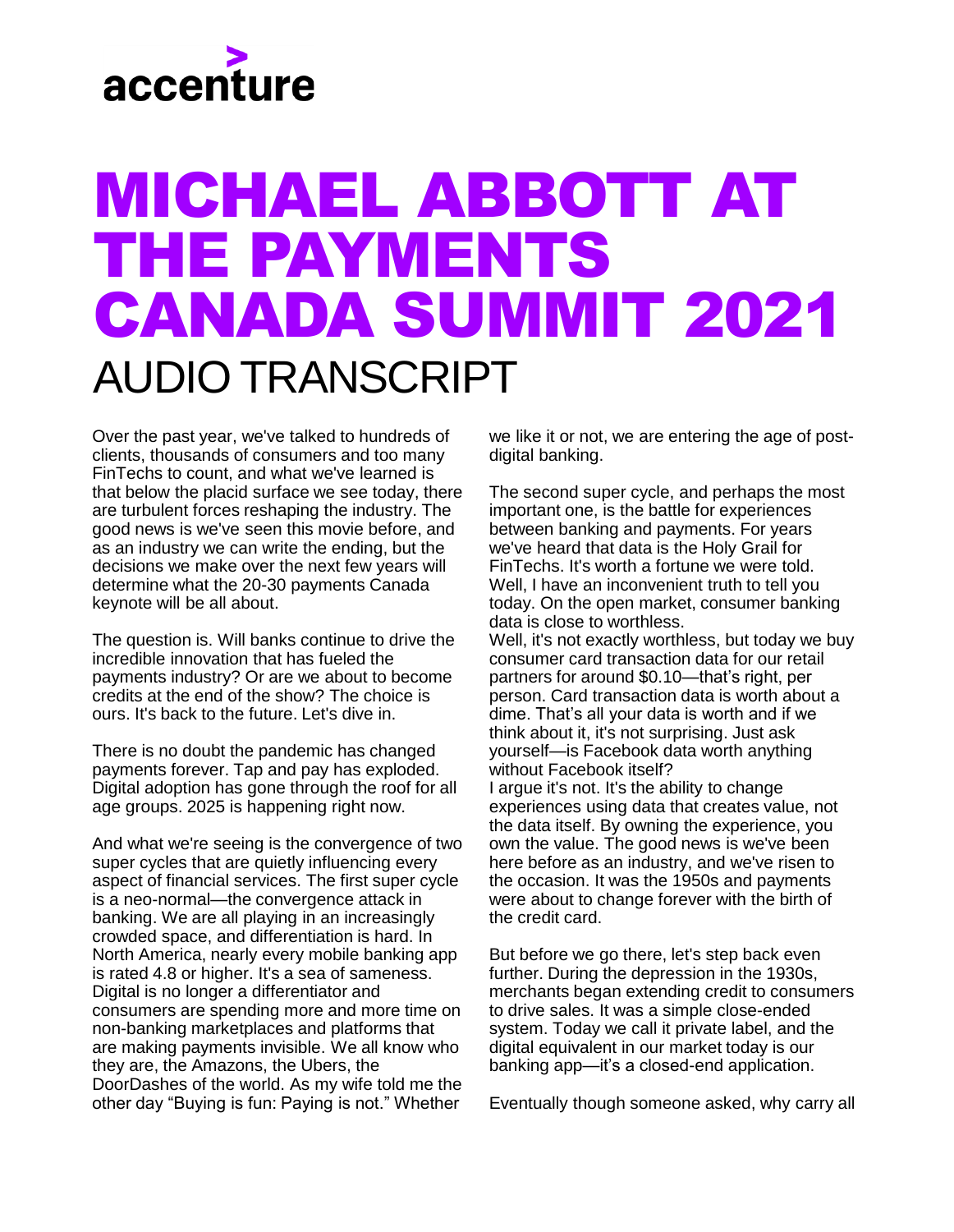## accenture

those cards? Why carry all those apps? Couldn't one do it? And in the 1950s, Diners and American Express appeared on the scene. They were the first open-loop products, but banks were worried that they owned the deposits. They owned the branches and take up was slow. Today that's Google and Apple Pay.

Eventually banks realized they had a problem and they started innovating. Of course, initially by building their own closed networks like Bank of America card, but eventually they figured out that payments is a network game, better played as a team sport, so they got together, collaborated and created Visa and MasterCard. The challenge is today there's no digital wallet analogy for Visa and MasterCard.

And there are big differences this time around. Technology has changed everything. We no longer have decades to innovate. At best we're going to have years. Digital payments are now everywhere. Today consumers spend over \$35 trillion globally on cards, so we need to ask ourselves a simple question. What would we pay to influence \$35 trillion of spend? That is the battle for experiences.

Innovation happens in years, not decades. When Neo banks enter banking, they almost always attack via payments. Take N26 in its partnership with TransferWise as an example. They let you move money cheaply and with ease anywhere in the world. My son, who happens to live in Germany right now, needed to move money locally. He got an N26 account in a matter of minutes, linked it up with TransferWise to his US Bank account and now he never plans to move to a major bank. He's happy with what he has today. Chime is another example. Over the last year, during the pandemic, they added 8 million users. Their value proposition is simple.

Get your paycheck a couple days earlier? Who would not want to get paid earlier? These are product innovations, first and foremost built around the payments ecosystem, and everyone is becoming a terminal, whether it's Square, Interact, WePay, AliPay. It won't be long before

we can simply flip our phone over and let someone tap and pay. We're all becoming terminals.

And our phone is becoming our wallet. Really everything we have in our wallet is now on our phone. Our payment apps of course, our passports, loyalty cards, health apps, driver's license. The only thing missing is cash, and that's about to change with the emergence of central bank digital currencies.

Think currencies can't exist outside of the loonie? I still remember the day when Sandy McTyres could buy a beer in a bar. Maybe it was the original crypto. Nothing is truly new; it is back to the future.

Let's talk about how TAC is changing the experience. First, we should all understand and be very clear—the next gold rush is for experience, and Google, Apple, PayPal, AliPay, WePay are all looking to do one thing. They want to own the payments experience so they can influence purchase behavior. If you own your own digital advertising. If you own the wallet, you own commerce and if you own commerce you can influence \$35 trillion of global spend.

And banking and payments are quietly converging. Just imagine if every time you pulled out your debit card, your balance was printed right on the front of that card. And when you tapped and paid with it, it instantly updated. Would you ever want to let that go? The answer is no. Why? Because it puts us in control. There is a reason why 90% of bank app usage is simply checking your balance. We want to know where we stand. It's that simple.

From a technology perspective, banks are one API away from shifting 90% of mobile banking app usage to the wallet. Think about that. One API could wipe out 90% of reported mobile banking app usage. That's the power and the risk of technology. It's a Cold War for experiences and the ultimate goal is a super app, the one app where you can shop, pay, save and importantly bank. Everyone is after it. Take